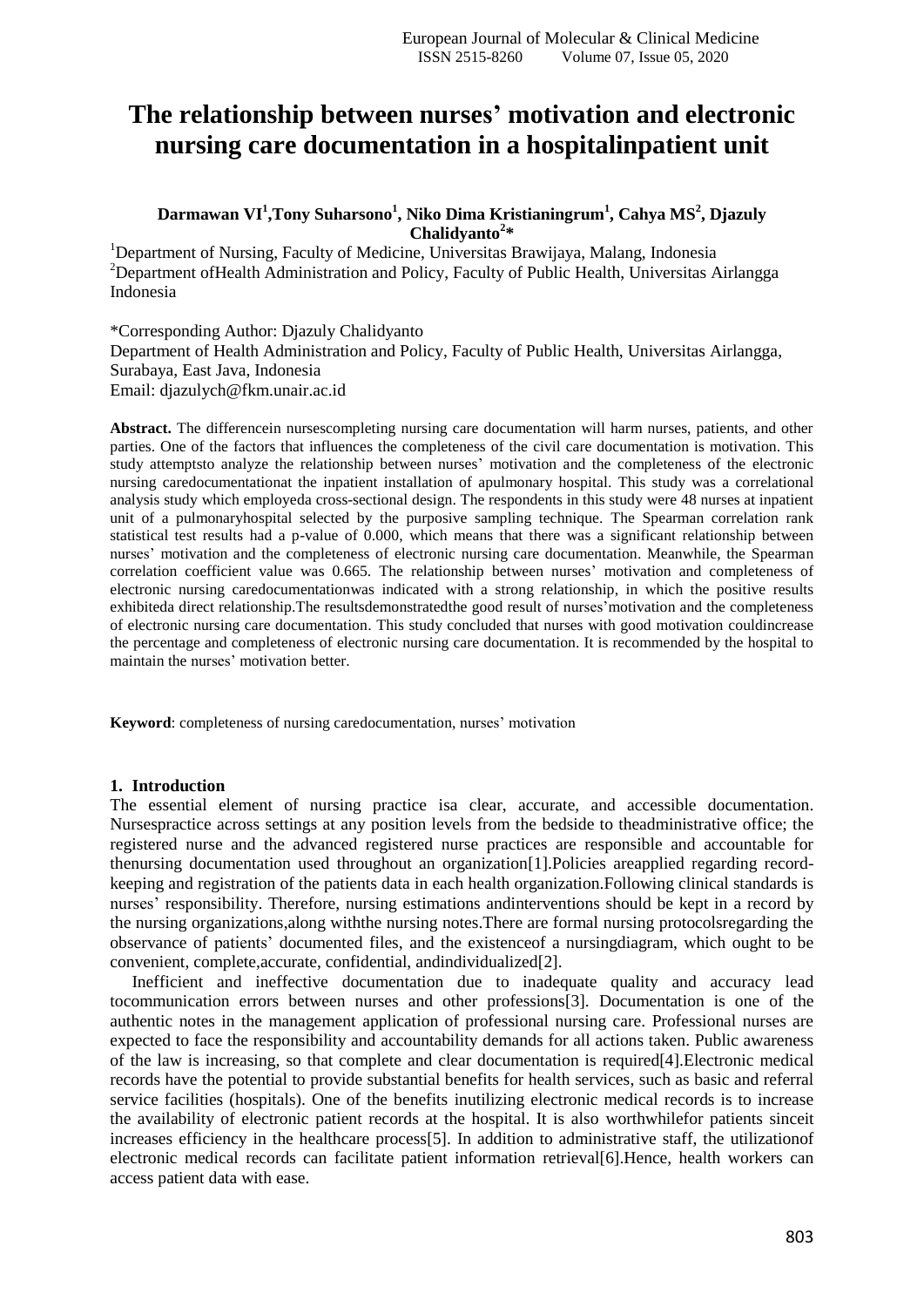In a study at Cilegon Medika Hospital, it is known that the completeness of nursing care documents only reached 40%. In the similar study at Muhammadiyah Hospital Gresik, there were nursing care documents in the diagnosis and intervention section thatwere still empty and required to be filled out  $(\geq 85\%$  of what should be filled out)[7]. This study attempts to discover the relationship between nurses'motivation and the completeness of electronic nursing care documentationin the inpatient installationof JemberPulmonary Hospital. The electronic medical records of Jember Hospital receives a top 40 award at the national level from the Ministry of Administrative and Bureaucratic Reform regarding hospitalswith tablet innovations.Thus, this study seeks to revealhowinfluencingthe nurses' motivationin the completeness of the electronic medical record at Jember Pulmonary Hospital.

## **2. Materials and Methods**

#### *2.1 Research design, population, sample, and variables*

This studywas a correlational analysis study which utilized a cross-sectional design. There were two typesof population in this study: the first population was all nurses who work at Jember Pulmonary Hospital with 105 nurses in total, and the second population was the Electronic Medical Record (hereafter, EMR) of the Jember Pulmonary Hospital database. The samples ofthis study were 48 nurses who worked at the inpatientunit of Jember Pulmonary Hospital and 240 files of EMR filled out by the nurses. The sampling technique in this study was conducted utilizing the purposive sampling technique.The independent variable ofthis study was nurses' motivation, whilethe dependent variable was the completeness of nursing care documentation in the EMR.

#### *2.2Instruments*

The nurses' motivation questionnaire in this study was a modification of the [8] questionnaire.The questionnaire of this studycomprised 29 questions employinga four-point Likert scale, with the score ranges of 29-57 as the lowest scores, 58-95 as the moderate scores, and 86-113as the highest scoreswhichindicated a better motivation.

This study utilizedthe standard questionnaire from the Ministry of Health [9]for the completeness of nursing care documentation, whichincluded 17 questions. The results of the scoring answer"No"would be scored 0 and the answer "Yes"would be scored 1, with the lowest total score was 0 and the highest was 17. The assessment was not done once in one documentation, but was performed a total of five times in five documentationsconducted by nurses with a maximum total score of 85. There was the nursing documentationregardingthe relevant, essential, accurate, and complete patient clinical datastarting fromthe patients beingadmitted to the hospitaluntil being hospitalized. This questionnaire hada validity and reliability test with Cronbach's alphascore of 0.60.

#### *2.3 Research procedures and analysis*

The research passed the ethical review and was granted an Ethical Approval Certificate No. 01/KEPK/V/2019 by the Health Research Ethics Committee of Jember PulmonaryHospital, Indonesia. The study was conducted by distributing the questionnaire to the nurses while examining and observing five documents fromthe electronic nursing documentation. The data were analyzed utilizing IBM SPSS Statistics 24, while the statistical analysis employed the Spearman rank test with alpha  $(\alpha)$  = 0.05.

#### **3. Results**

**Table 1.** The Distribution of Nurses' Motivation at the Inpatient Unitofthe PulmonaryHospital

| <b>Motivation</b> | Frequency (n) | Percentage $(\% )$ |
|-------------------|---------------|--------------------|
| Moderate          |               |                    |
| High              |               |                    |
| Total             |               | .00                |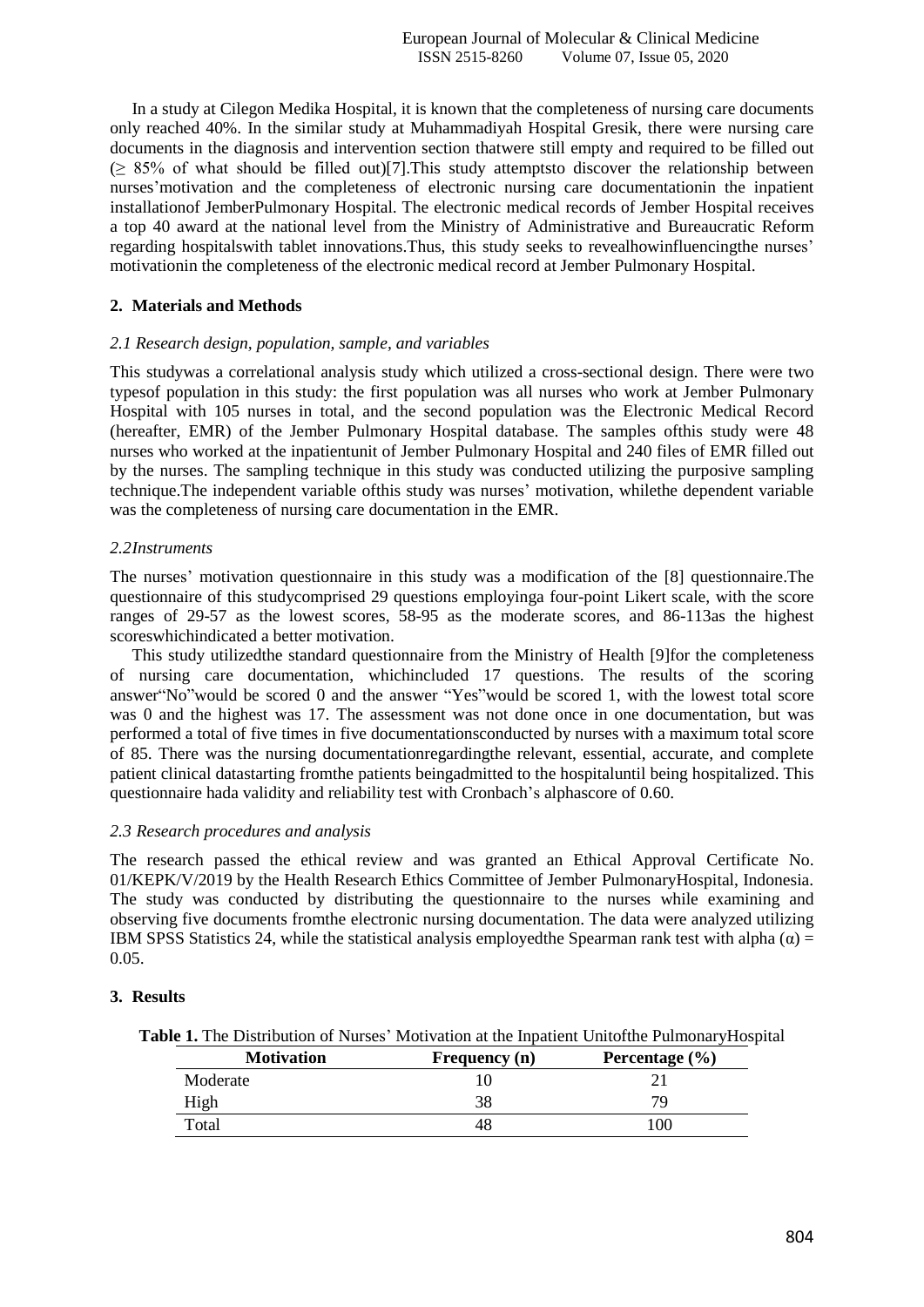Based on [Table 1], of the 48 nursessampled in this study, 38 people (79%) had high motivation, and the remaining 21% had moderate motivation.

| <b>Completeness</b><br><b>Documents</b> | of | <b>Nursing</b> | Frequency (n) | Percentage $(\% )$ |
|-----------------------------------------|----|----------------|---------------|--------------------|
| Incomplete                              |    |                |               |                    |
| Complete                                |    |                | 43            | 90                 |
| Total                                   |    |                | 48            | 100                |

**Table 2.** The Distribution of Completeness of Nursing Care Documents atthe Inpatient Unitof the Pulmonary Hospital

Based on [Table 2], of the 48 nursessampled in this study, 43 people (90%) completed the nursing care documentation,while fiveothers (10%) had the incomplete nursing care documentation.

**Table 3.**The Spearman Rank Correlation Test Analysis Results between Nurses' Motivation and Completeness of Nursing Care Documentation

| Variable                                   | <b>Correlation</b> | p-value |
|--------------------------------------------|--------------------|---------|
| Correlation between nurses motivation and  |                    |         |
| completeness of nursing care documentation | 0.665              | 0.000   |
| $\sim$ 0.005                               |                    |         |

 $r_{table (n=48; \alpha=0.05)} = 0.285$ 

[Table 3] presents the analysis results of the relationship between nurses' motivation and the completeness of nursing care documentation.In [Table 3], the r-count value was 0.665 with a p-value of 0.000. The r-table value at free degrees (n = 48) for  $\alpha = 0.05$  obtained a value of 0.285. If a comparison is made, the r-countwas higher than r-table (0.665> 0.285), or the p-value is smaller than0.05 (0.000 <0.05),indicating that it rejected H0 or accepted Ha. It proved that there was a significant relationship between nurses' motivation and the completeness of nursing care documentation. The correlation coefficient of 0.665 was included in the strong category, meaning that the relationshipbetween both variableswas strong and significant. The higher motivation, the morelikely the nurses are to complete the nursing care documentation, and vice versa.

#### **4. Discussion**

The results of this study are consistent with research conducted by Mediarti[10], in whichshe conducted the Chi-Square statistical test.The studydiscoveredthat nurses with a high motivation level had a complete documentation practice of 82.1% compared to nurses with a lower motivation level. Theresearch results showed a p-value of 0.040 that was smaller than  $\alpha$  0.05, which means that there was a significant relationship between nurses' motivation and nursing care documentation. The higher the nurses' motivation level, the better the completeness of nursing care documentation performed by nurses.

It is well known that motivation is divided into two types according to Herzberg's theory, namely intrinsic and extrinsic motivations. Extrinsic motivation is interpreted as a factor that removes obstacles or make things easier[11].This study found out the extrinsic motivation that influences nursing care documentation, namely the protection of nurses from legal issues and forms of EMR. When the nurses require legalprotection, the EMR could be a helpful mean that was crucial to be completed.EMRwas very handyfor nurses in shortening the documentation time and facilitating nurses in recording the nursing careresults. The conditions were in accordance with [7]in that the factors influencing motivation, such as time, facilities, management, and training,indeed had an impact on nursing care documentation[12].

Another motivation that encourages nurses to do documentation was intrinsic motivation, that is in the form of nurses' sense of responsibility in the nursing care documentation practice as well as theachievement and performance assessments.Itwas the most widely recognized motivation by nurses during the study. Responsibility was one of the character values that needs to be instilled in every human beingto have the good personality[13]. In this case, the human being was a nurse who has an obligation to maintain the quality and standards of nursing care documentation. Whereas, for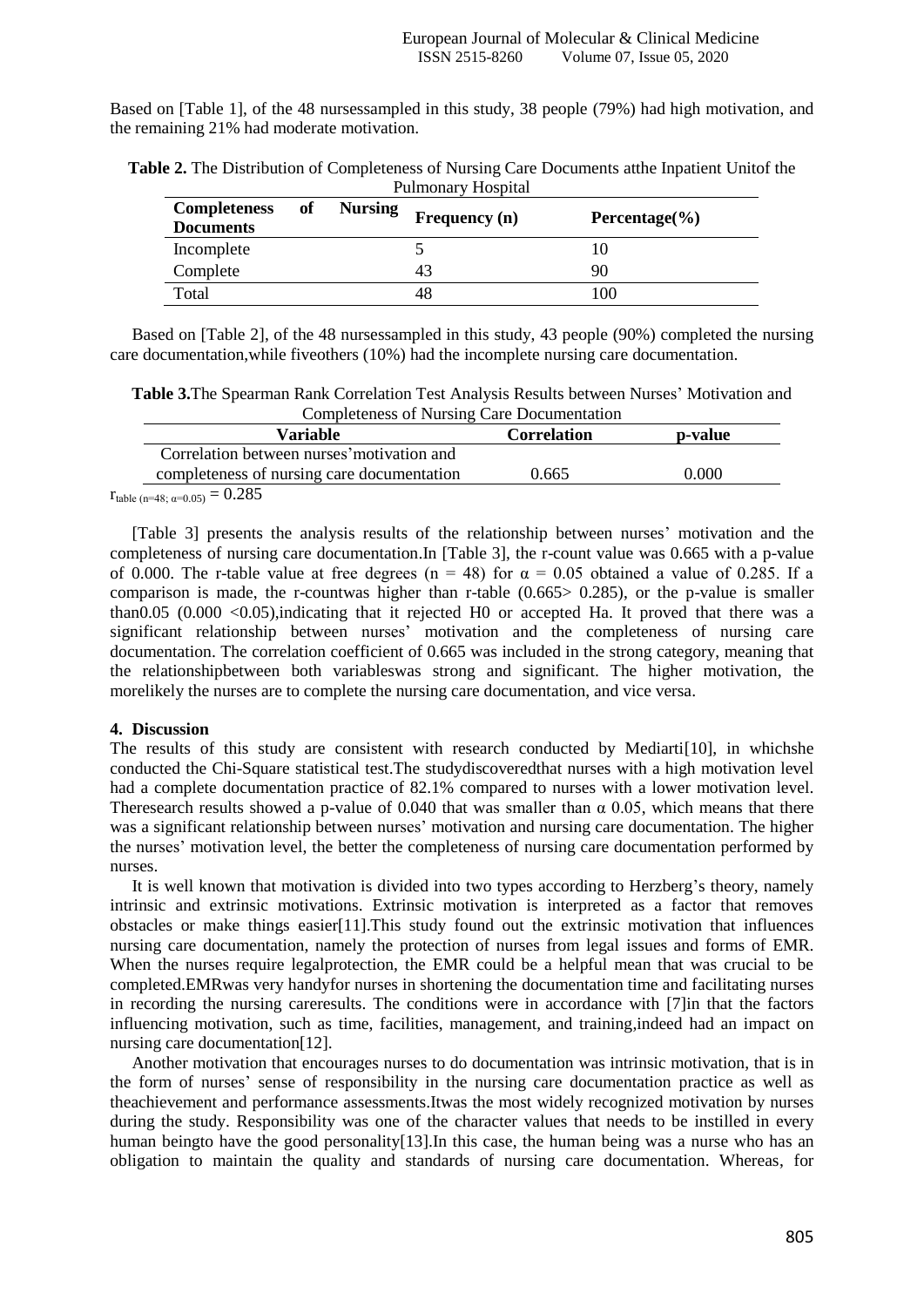achievement and performance evaluation, nurses hadthe desire for their work to be appreciated and expected an appreciation for work success. This situation wasfollowing Herzberg's theory, stating that rewards, such as achievement, responsibility, awareness, and interesting work,would generate good commitment. Motivation would show performance so that it can be referred to as work performance. Therefore,with good appreciation, the motivation to complete the documentation would be better[12]. In a previous study [14], from a cross-tabulation of the relationship betweennurses' motivation andthe implementation of nursing care documentation, 43 nurses who had intrinsic motivation carried out the complete nursing care documentation. In contrast,those there were eight nurses implementing the incomplete nursing care documentation. Of the eight nurses, there were three people who had less intrinsic motivation, while the remaining five had good intrinsic motivation. The data indicated that thenurses who had intrinsic motivation tended to conduct the comprehensive nursing care documentation.

Other possible variables alsohad an indirect or even a strong connection to the completeness of nursing care documentation.Yet, in this study, motivation was the main factor that was strongly correlated with the completeness of nursing care documentation. Similar to the results of Widyaningtyas [5], motivation was the most dominant factor affecting nursing care documentation at the inpatient installation of Mardi Rahayu Kudus Hospital, in which motivation wouldencourage the nurses to be quicker and more serious in performing their activities[15].Motivation also affected the achievement of optimal results that cause human to be more productive[16].

Motivation was the main key that determines the nurses' performance, in this case was the implementation of nursing care documentation. In practice, nurses must have a strong drive and will from within. If nurses did nothave a good motivation, the implementation of nursing care documentation would not be achieved, and this could affectthe quality of health services. Therefore, it was very important for nurses to know, understand, and maintain their motivation, for what they do in the documentation, and the results they obtainafter doing it.

According to previous research, nursing documentation hada vitalmeaning and couldbe observedfrom various aspects. From law perspective, it was regarded as a record of information about official clients and legal value. If there was misconduct related to the nursing profession, in whichnurses were theservice providers and clients were theservice users, then nursing documentation couldbe used as an evidence at any time.Then, in terms of quality of service,thecomplete and accurate nursing documentation wouldfacilitate the nurses to aid them insolving their clients'issues. This would improve the quality of nursing services.Also, from communication aspect, nursing documentation was a recording device that couldbe used by nurses or other health practitioners as a mean of communication and a guideline in providing nursing care.From finance perspective, nursing documentation couldbe of economic value;all nursing care could be utilizedas a reference to calculate nursing costs for clients.Then, in terms of education, nursing documentation had educational value since it involved the chronology of nursing care activities that could be thelearning material or references for students or the nursing profession.From research aspect, nursing documentation hadresearch value that contains information that could be a chart or object of research and development of the nursing profession.Finally, in terms of accreditation,nursing documentation couldbe used to see the nurses' roles and functions in providing nursing care to clients[9].

#### **5. Limitation of the Study**

The format of the instrument utilizedin the study was adopted from the Ministry of Health (2005) to evaluate the completeness of the nursing care documentation. Thus, it is necessary to make adjustments to examine the assessment of data available in the EMRdocumentation owned by Jember PulmonaryHospital.

#### **6. Conclusion**

This study concludes that nurses with good motivation can increase the percentage and completeness of electronic documentation of nursing care. It is recommended by the hospital to maintain the nurses' motivation better.